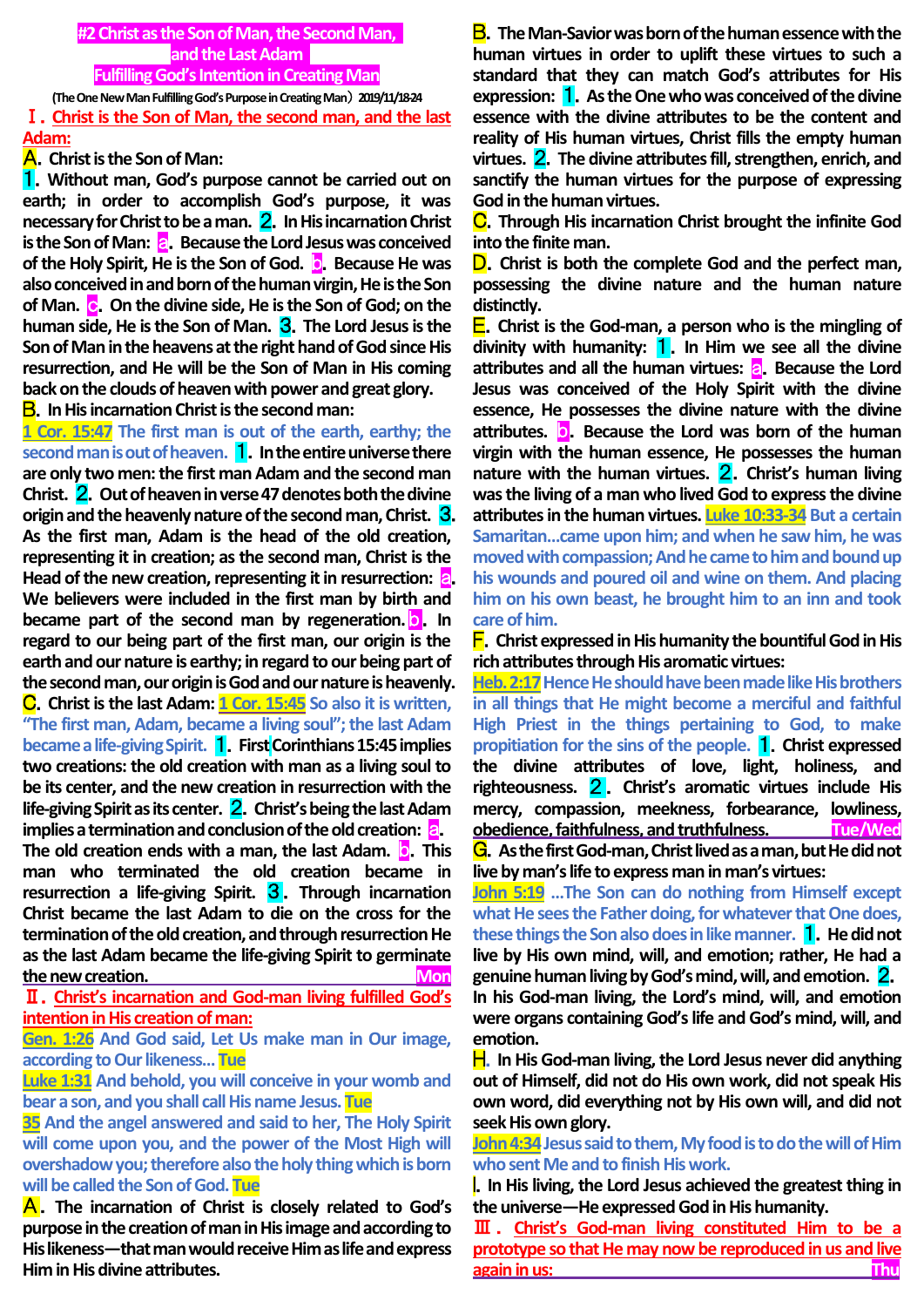A.**The gospel of Luke records the history of the God-man living of the first God-man; now this history needs to be written into our being.**

B.**When the Lord Jesus saves us, He comes into us as the One with the human virtues filled with the divine attributes:** 1.**As the life-giving Spirit, He enters into us to bring God into our being and to fill our virtues with God's attributes.** 2. **Such a life saves us from within and uplifts our human virtues, sanctifying and transforming us.**

C.**The Christ who lives in us is still the One who possesses the human virtues strengthened and enriched by the divine attributes:** 1.**The Christ who is being dispensed into us is a composition of the divine nature with its divine attributes and the human nature with its human virtues.** 2.**Christ is now seeking to live in the believers the kind of life that He lived on earth; within us He is still living a life that is a composition of the divine attributes and the human virtues.** D.**If we would become a reproduction of the first God-man and live Christ as the God-man, we must be reborn of the pneumatic Christ in our spirit and be transformed by the pneumatic Christ in our soul. John 3:6 That which is born of the flesh is flesh, and that which is born of the Spirit is spirit. 2 Cor.3:18 But we all with unveiled face, beholding and reflecting like a mirror the glory of the Lord, are being transformed into the same image from glory to glory, even as from the Lord Spirit.** The contract of the state of  $\mathbf{F}$ 

E.**When we love the Lord, pursue Him, and fellowship with Him, we spontaneously live in a condition that is beyond human description:** 1 . **We live not according to the environment but according to the Lord's moving and leading within us. Phil. 4:11 Not that I speak according to lack, for I have learned, in whatever circumstances I am, to be content. 13 I am able to do all things in Him who empowers me.**

2.**When we open ourselves to the Lord, love Him, and desire to be joined to Him as one, we are filled and possessed by Him and live out the glory of divinity and the virtues of humanity. 1 Cor.2:9 But as it is written, "Things which eye has not seen and ear has not heard and which have not come up in man's heart; things which God has prepared for those who love Him."** 

# **Crucial Point**⑴**: The human virtues of Christ are filled and strengthened with the divine attributes**

**OL1: Christ is the Son of Man, the second man, and the last Adam.**

**OL2: Christ's human living was the living of a man who lived God to express the divine attributes in the human virtues. OL3: Christ expressed in His humanity the bountiful God in His rich attributes through His aromatic virtues.**

Ⅰ**Cor. 15:45 So also it is written, "The first man, Adam, became a living soul"; the last Adam became a life-giving**  Spirit. 47 The first man is out of the earth, earthy; the second **man is out of heaven.**

**Through the incarnation of Christ God in the Son became a man. What a great matter this is! God had created man with a purpose according to His design, but man failed Him in His purpose and destroyed His design. Instead of creating another man, God Himself came to be the second man. God came to be the second man not in the Father nor in the Spirit but in the Son.**

**A crucial matter concerning the God-man is that He lived a human life filled with the divine life as its content. Contrary to what some may think, the Gospel of Luke is not merely a book of stories. This Gospel is a revelation of the God-man who lived a human life filled with the divine life as its content. As the One who lived such a life, the Man-Savior had the divine nature with the divine attributes, that is, with the divine love, light, righteousness, and holiness.**

**Because the Man-Savior's divine nature with the divine attributes was expressed in His human nature with the human virtues, it is difficult to say when He was living on earth whether it was God loving others or a man loving. …Because the Lord lived in this way, His love was the human virtue of love filled with the divine attribute of love.**

**Certain cases recorded in the Gospel of Luke illustrate the fact that the Man-Savior's love was a love in which the attribute of divine love is expressed in the virtue of human love….His love…was a human love filled with the divine love and also strengthened, uplifted, and enriched by the divine love….**

**Luke 10:27 And he answered and said, "You shall love the Lord your God from your whole heart and with your whole soul and with your whole strength and with your whole mind, and your neighbor as yourself."**

**30 Jesus, taking up the question, said, A certain man was going down from Jerusalem to Jericho, and he fell among robbers, who having both stripped him and beaten him,**  went away, leaving him half dead. 31 And by coincidence a **certain priest was going down on that road; and when he saw him, he passed by on the opposite side. 32 And likewise also a Levite, when he came to the place and saw him, passed by on the opposite side. 33 But a certain Samaritan, who was journeying, came upon him; and when he saw him, he was moved with compassion; 34And he came to him and bound up his wounds and poured oil and wine on them. And placing him on his own beast, he**  brought him to an inn and took care of him. 35 And on the **next day he took out two denarii and gave them to the innkeeper and said, Take care of him; and whatever you spend in addition to this, when I return, I will repay you. 36Which of these three, does it seem to you, has become a neighbor to him who fell into the hands of the robbers?**

## **Application to the new ones**

**The whole human beings either belong to the first man, Adam or the second man, Christ. When you believed into the name of the Lord Jesus, you were transferred from Adam to Christ. Christ as the second man has the love as the human virtue which is filled, uplifted, strengthened and enriched with the love as the divine attribute. This is illustrated in the case of the good Samaritan in chapter 10 of the gospel of Luke.**

**The love of the fallen human is damaged by the individualism**, **so when wefeel that it is not beneficial to self, we cannot love. But Lord Jesus as the good Samaritan can sympathize with you who are wounded in the school life and business life and He pours wine on your wounds and binds them up and then brings you to the church typified as an inn. No matter how much you are weakened and damaged, pleaseopen to the Lord, enjoy the Lord's loving and practical care, and comfort in the church life.**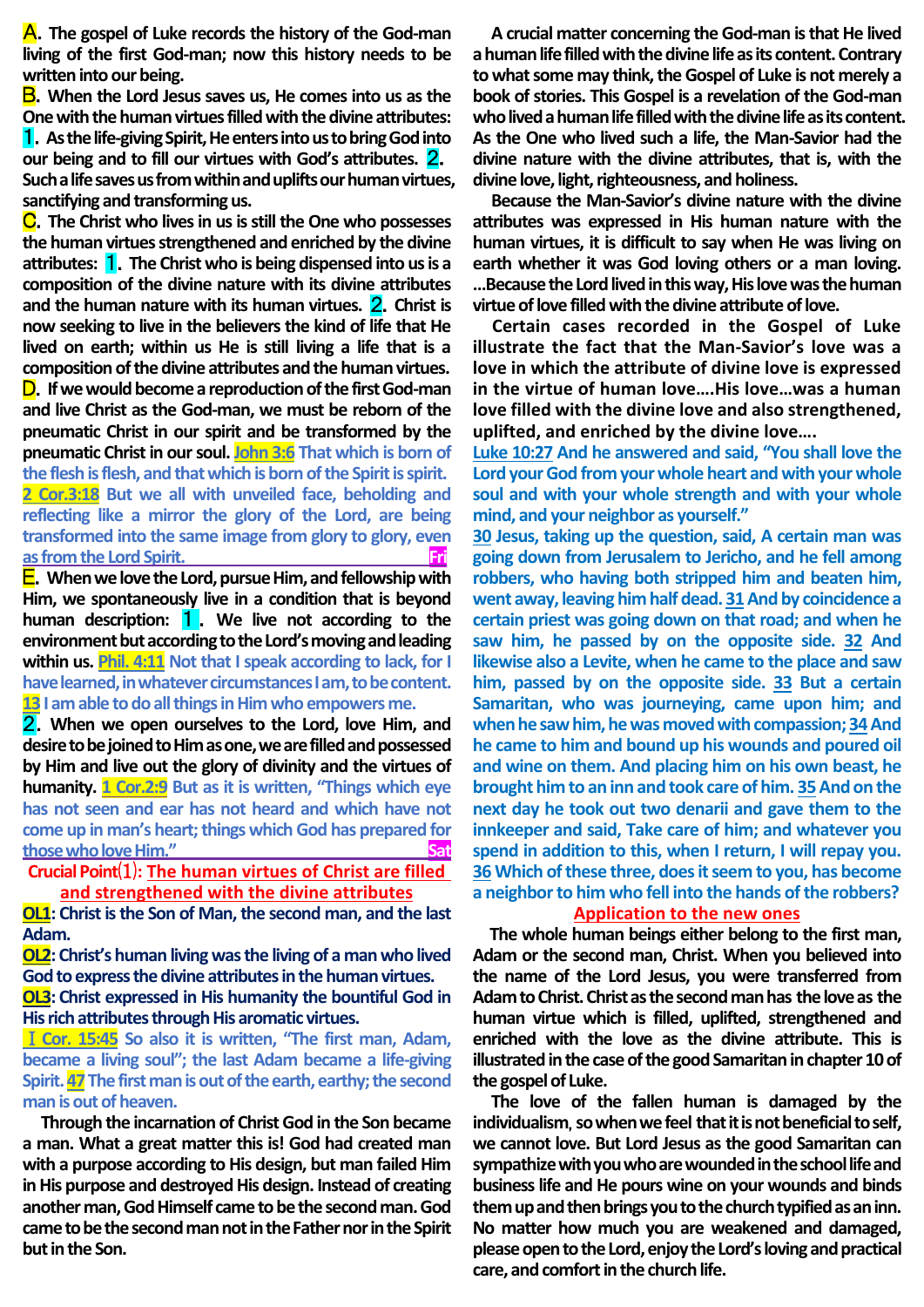**Moreover, please take care of the wounded people around you with the Lord. Japanese people dare not to help those who are bullied. It is because Japanese are individualistic and hesitate to be involved in the troublesome matters. But Christ as a good Samaritan lives in you and loves those who are bullied. By taking care of those people with the Lord, you will enjoy the Lord's love more.**

**Prayer**:**"Oh Lord Jesus, the humanity of You as the second man, is mingled with the divinity and is filled, uplifted, strengthened and enriched by the divinity. This kind of your humanity is aromatic and rich and approachable. I get easily wounded in this society but thank the Lord for I can come to You and be healed. Let me enjoy Your loving care in the church life and let me also take care of the other wounded ones. "**

**Crucial Point**⑵**:By calling upon the Lord's name, express God through the restored, uplifted and enriched humanity. OL1: The divine attributes fill, strengthen, enrich, and sanctify the human virtues for the purpose of expressing God in the human virtues.**

**OL2: Christ is the God-man, a person who is the mingling of divinity with humanity. Christ's human living was the living of a man who lived God to express the divine attributes in the human virtues. OL3: In His God-man living, the Lord's mind, will, and emotion were organs containing God's life and God's mind, will, and emotion.**

**The Man-Savior was born of the human essence with the human virtues…to restore and recover man's virtues from the damage of man's fall….For example, the virtue of love has been damaged. A brother may love his wife very much one day, and the next day he may be unhappy with her and even think of divorcing her.**

**The love a girl has for her mother is also a damaged love. A girl may be very loving toward her mother at one moment, but this love is easily broken and may suddenly change. This proves that a girl's human love for her mother is a fallen and damaged love.**

**The human virtues of righteousness and holiness have also been damaged by the fall. Our righteousness has so many "holes" in it that it can be compared to a beehive. Can you count how many holes you have in your righteousness? Our love, brightness, righteousness, and holiness have all been damaged.**

**The Man-Savior's incarnation was not only to rescue our virtues from the fall; His incarnation was also to restore and recover our virtues from the damage of the fall.**

**John 5:30 I can do nothing from Myself; as I hear, I judge, and My judgment is just, because I do not seek My own will but the will of Him who sent Me. The fact that the Lord Jesus did not seek or do His own will indicates that while He was living as a man, He was not living by His own mind, will, and emotion. This means that He was not living by His own life. Here "life" equals our being, and our being is composed of our mind, will, and emotion. The Man-Savior, the God-man,**  lived as a man, but He, did not live by His own mind, will, and **emotion.**

### **Application to young people and college students**

**Your human virtues have become fragile because of damage caused by fall, and so cannot function properly.** 

**Adam begot his children after his fall, and named one of them Abel that means "vanity". As a result of man's fall, everything in human life became vanity. And Seth, Adam's another son next to Abel, had a son and named him Enosh, maeaing "frail", "mortal man." Genesis 4:26And to Seth also a son was born, and he called his name Enosh. At that time men began to call upon the name of Jehovah. Once a man realizes that himself is "frail", "mortal man," and everything in human life is "vanity," then he starts to call upon the Lord's name. When you call upon the Lord's name, He come into your spirit, spread from your spirit to each part of your heart and restore, revive, recover and strengthen your human virtues.**

**As an example, If you are facing the certain situations such like, "I make my study plan but I have never accomplished it," "I want be honest, but I often tell a small lie to protect myself," "I know that in order to develop my communication skill, I need to have more chance to talk with my classmates and my teacher, but I don't because of my laziness," and "When I am required to make some kind of decision, I become too afraid of failure to decide," you should recall that you are a person who are frail and can not function properly, and so call upon the Lord's name. The Lord is able to restore, revive, recover, uplift, enrich, and strengthen your damaged humanity, by dispensing Himself into you.**

**Romans 10:11 For the Scripture says, "Everyone who believes on Him shall not be put to shame." 12 For there is no distinction between Jew and Greek, for the same Lord is Lord of all and rich to all who call upon Him. 13For "whoever calls upon the name of the Lord shall be saved."**

**Prayer: "O Lord Jesus, I am a frail, fragile, vain and helpless person. But thank you for your name. I call upon this name that can save me. Please restore, revive, recover, uplift, enrich, and strengthen my damaged humanity. May I be able to express the Lordin my school life.** 

## **Crucial Point**⑶**: If you love the Lord, open yourself to the Lord and be filled up with the Lord, He will do everything for you**

**OL1: As the life-giving Spirit, He enters into us to bring God into our being and to fill our virtues with God's attributes. OL2:When we love the Lord, pursue Him, and fellowship with Him, we spontaneously live in a condition that is beyond human description.We live not according to the environment** 

**but according to the Lord's moving and leading within us. OL3: When we open ourselves to the Lord, love Him, and desire to be joined to Him as one, we are filled and possessed by Him and live out the glory of divinity and the virtues of humanity**

**According to my experience, nothing pleases the Lord so much as for us to realize that He does not want us to do anything. He only wants us to love Him, to open ourselves up to Him, and to let Him live from within us.**

**"Lord, I love You. I fully realize that I am just an empty vessel, yet You treasure this earthen vessel because this earthen vessel was created by You according to Your eternal plan to fulfill Your heart's desire. Lord, I just love You. I like to contain You. I like to be filled up with You. I like to be saturated and permeated with You. Have mercy upon me that I may keep myself open to You all the time." (Prayer)**